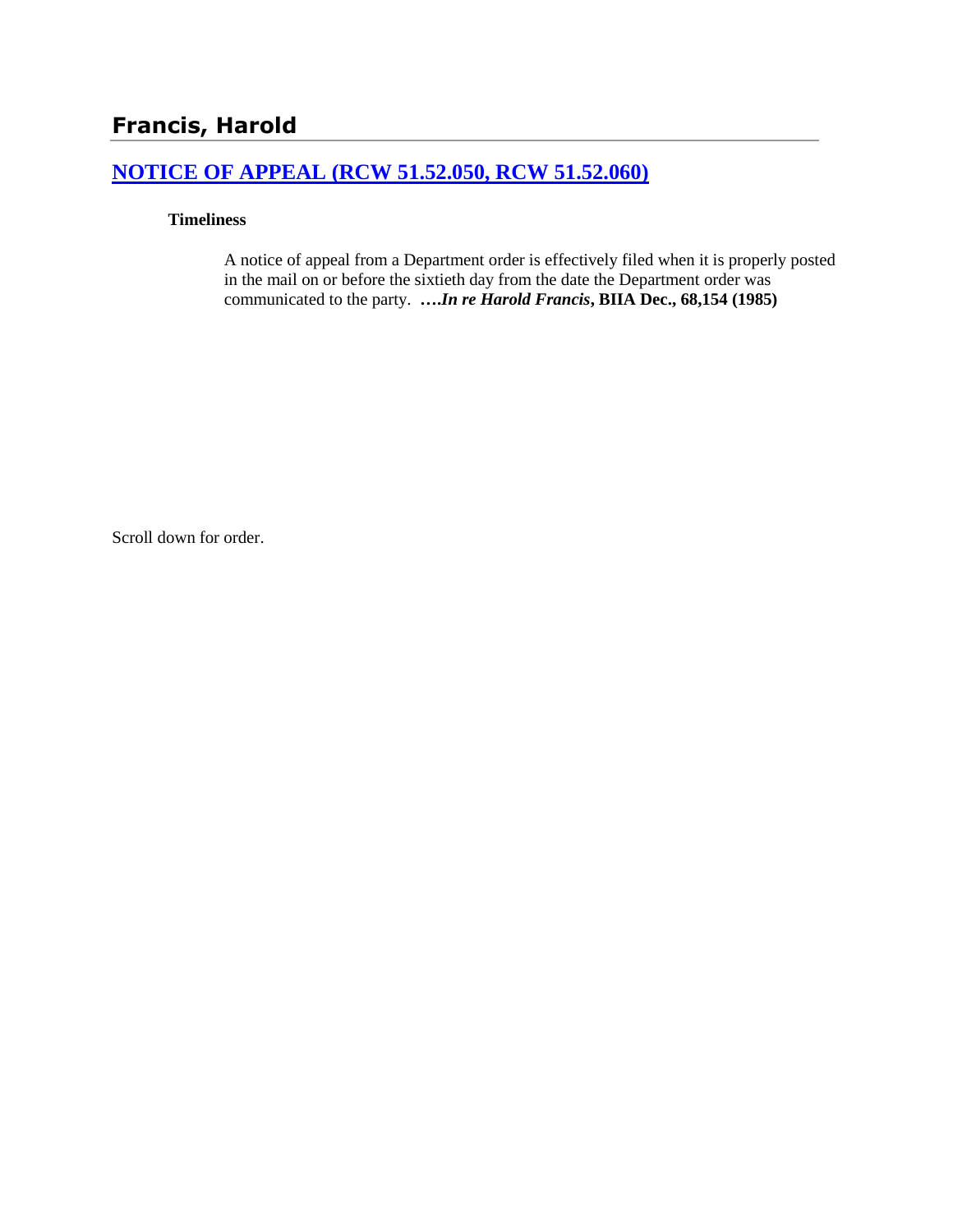#### **BEFORE THE BOARD OF INDUSTRIAL INSURANCE APPEALS STATE OF WASHINGTON**

**) ) )**

**IN RE: HAROLD D. FRANCIS ) DOCKET NO. 68,154**

### **ORDER SETTING ASIDE PROPOSED DECISION AND ORDER AND REMANDING CASE FOR CLAIM NO. S-651459 ) FURTHER HEARING**

APPEARANCES:

Claimant, Harold D. Francis, by Springer, Norman and Workman, per John Dick

Self-insured Employer, Denny's Inc., by Roberts, Reinisch and Klor, per Steven R. Reinisch

This is an appeal filed by the claimant on July 5, 1984 from an order of the Department of Labor and Industries dated May 1, 1984. The order adhered to the provisions of an October 31, 1983 Department order denying the claimant's application to reopen this claim on the grounds of aggravation of condition. **REMANDED TO INDUSTRIAL APPEALS JUDGE**.

# **PROCEDURAL STATUS AND EVIDENTIARY RULINGS**

Pursuant to RCW 51.52.104 and RCW 51.52.106, this matter is before the Board for review and decision on a timely Petition for Review filed by the claimant to a Proposed Decision and Order issued on October 16, 1984, in which the claimant's appeal from the order of the Department dated May 1, 1984 was dismissed for lack of jurisdiction.

## **DECISION**

The operative facts in this matter are not in dispute. The record presently before us supports that on August 9, 1982, Harold D. Francis sustained an industrial injury during the course of his employment with Denny's Inc. An application for industrial insurance benefits was filed on Mr. Francis' behalf on October 5, 1982, and on December 29, 1982 the Department issued an order allowing the claim. On June 14, 1983, the Department issued an order closing the claim with time-loss compensation as paid to October 3, 1982, and no permanent partial disability award for low back residuals. The closing order was not appealed. An application to reopen the claim on grounds of aggravation of condition was filed on the claimant's behalf on September 7, 1983, and on October 31, 1983 the Department issued an order denying the application to reopen. The October 31, 1983 Department order was timely protested and was reconsidered by the Department. On May 1, 1984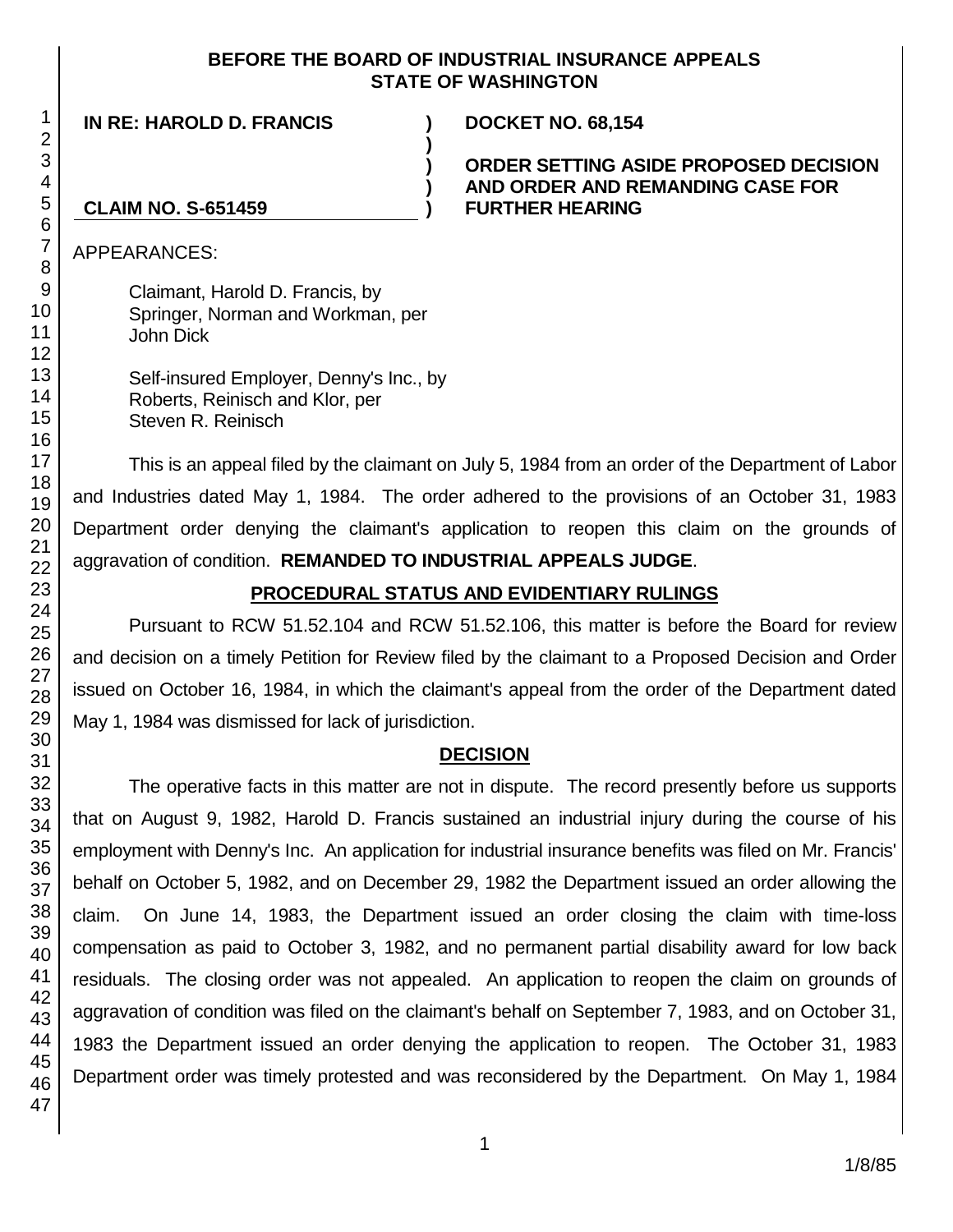the Department issued an order adhering to its provisions. The Department's May 1, 1984 order was first communicated to the claimant through his agents on May 4, 1984. A notice of appeal from the Department's May 1, 1984 order was placed in the mail on July 3, 1984, and received by this Board on July 5, 1984. Sufficient postage was affixed to the notice of appeal and it bore the correct address. On July 20, 1984, this Board issued an order granting the appeal subject to proof of timeliness, assigned it Docket No. 68,154, and directed that proceedings be held on the issue raised by the notice of appeal.

From the foregoing recitation, it can be seen that the claimant's notice of appeal was placed in the mail on the 60th day following the day on which the contents of the May 1, 1984 Department order were communicated to the claimant's representatives. Certainly, by placing in the mails a notice of appeal on the 60th day, as was done here, the actual presentation or delivery to this Board within the same 60 days is not likely to occur. The parties acknowledge that no recognizable rule of law or equity will excuse Mr. Francis' untimely filing of this notice of appeal, if this filing is ultimately seen as untimely.

The issue now before us is whether the foregoing facts would support jurisdiction of this Board to hear the appeal on its merits.

The Proposed Decision and Order under scrutiny here holds that "filing", as contemplated by RCW 51.52.060, is an act of delivery or presentation, and that unless the notice of appeal is mailed soon enough that it may reasonably be expected to arrive at the Board of Industrial Insurance Appeals within the 60 day period set forth in the aforementioned statute, the notice has not been timely filed, and this Board lacks jurisdiction to entertain the appeal. The claimant argues, on statutory and constitutional grounds, that his notice of appeal must be seen as "filed" as of the date it was placed in the mails, given the unique language of RCW 51.52.060, as contrasted with other filing statutes under the workers' compensation law. We agree with the claimant's position.

As we find sufficient statutory basis to resolve the question presented, we will not comment on the claimant's constitutional arguments. The claimant's statutory construction argument is that because RCW 51.52.060 provides that an aggrieved party may file a notice of appeal with this Board "by mail or personally", placement in the mails within the 60-day appeal period constitutes timely filing of the notice of appeal, -- whether or not the notice was mailed in time to reach the Board, in the ordinary course of the mails, within the 60-day time period. It is pointed out that all filing statutes in the workers' compensation area permit filing by mail, but that none of the other filing statutes include the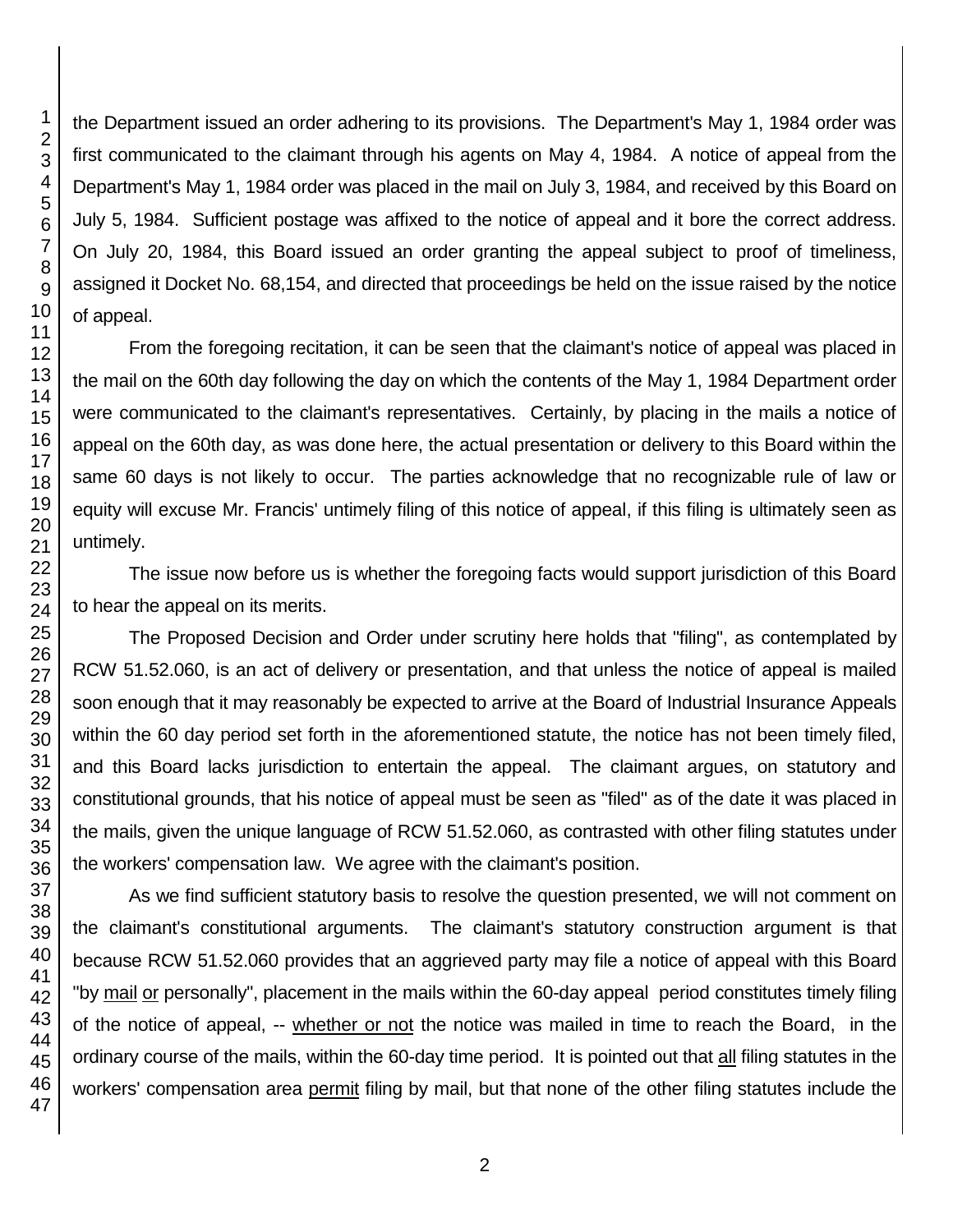above- quoted phrase. Therefore, the claimant posits, the phrase must be seen to do more than just permit the use of the mails, or it would be mere surplussage.

It is apparent that RCW 51.52.060 can be susceptible to more than one meaning, for the meaning ascribed by our industrial appeals judge is diametrically opposed to that put forward by the claimant's counsel. Finding no legislative history to aid in resolving the ambiguity, we look to rules of statutory construction to determine the legislature's intent in including within RCW 51.52.060 the phrase "by mail or personally".

It is a cardinal rule of statutory construction that significance and effect shall, if possible, be accorded every word, phrase, clause, sentence, paragraph and section in a statute. Murray v. Department of Labor and Industries, 151 Wash. 95 (1929); Lowry v. Department of Labor and Industries, 21 Wn. 2d 538 (1944), opinion adhered to 23 Wn.2d 936 (1945); Department of Labor and Industries v. Cook, 44 Wn.2d 671 (1954); Department of Labor and Industries v. Kinville, 35 Wn.App. 80 (1983). Language in a statute must be given such construction as will make it purposeful and effective, rather than superfluous, futile and meaningless. See Davis v. Washington Toll Bridge Authority, 57 Wn.2d 428, 439 (1961); DeGrief v. City of Seattle, 50 Wn.2d 1, 10 (1956). The construction placed on the phrase "by mail or personally" by the Proposed Decision and Order, would, in our view, render that phrase superfluous, since RCW 51.52.060 would permit use of the mail to accomplish service of the notice of appeal even if the critical phrase were not included. Therefore, our analysis requires a holding that the phrase "by mail or personally" does not merely indicate the manner in which a person may deliver his notice of appeal. It indicates the legislature's intent that placement in the mails within the 60-day period set forth in RCW 51.52.060 constitutes timely "filing" of a notice of appeal.

Other support for the foregoing interpretation exists as well. It has been this Board's practice ever since its inception, to regard placement in the mail on or before the 60th day as a timely filing of a notice of appeal. As the addendum to the claimant's Petition for Review correctly points out, great weight is given the contemporaneous construction placed upon a statute by officials charged with its enforcement, particularly where, as is the case here, that construction has been accompanied by silent acquiescence of the legislature over a period of time. See e.g., Ball v. Smith, 87 Wn.2d 717 (1976).

We hold that because RCW 51.52.060 specifically authorizes service "by mail" of a notice of appeal from a determinative Department order, such service is deemed complete when the notice is deposited in the post office, properly addressed and with sufficient postage affixed. We hold such